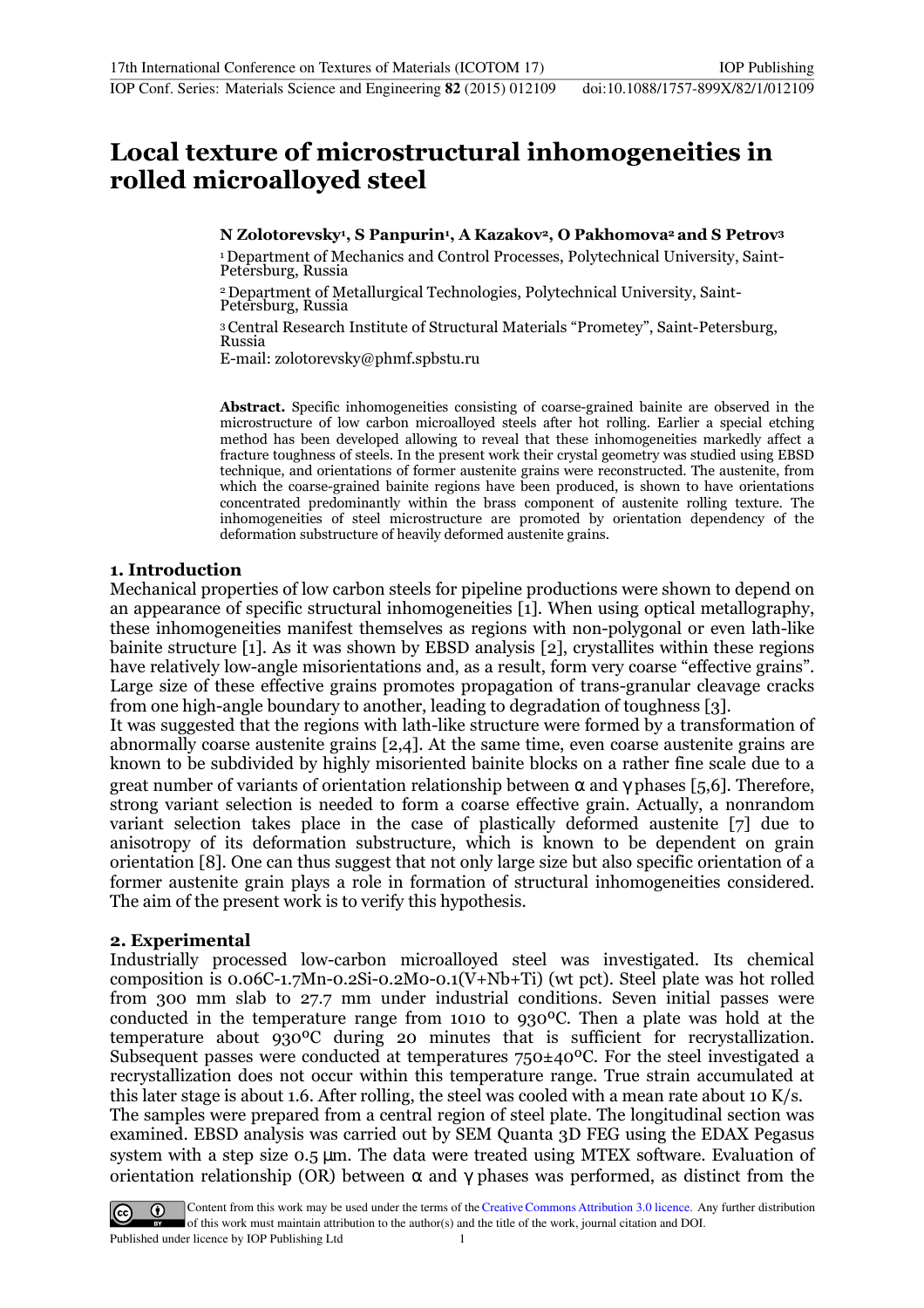IOP Conf. Series: Materials Science and Engineering **82** (2015) 012109 doi:10.1088/1757-899X/82/1/012109

earlier works [9,10], on a base of misorientations between  $\alpha$ -phase crystallites only without reconstruction of austenite. After that, statistics of inter-variant misorientations was determined and orientations of former austenite were reconstructed. The methods of OR evaluation and austenite reconstruction will be described elsewhere.

# **3. Results and discussion**

# *3.1. General characterization of microstructure*

As it is seen in Fig. 1, the steel examined has non-uniform microstructure: one can observe very coarse-grained regions along with fine-grained ones. The regions of different microstructure are separated by much extended high-angle boundaries. Supposedly these are boundaries of former austenite grains subjected by severe deformation. Acicular morphology is predominant in the coarse-grained regions, but polygonal – in some fine-grained ones. It is to be noted that fields 1 and 2 do not represent a typical microstructure: they were chosen for examination of the structural inhomogeneities.



Fig. 1. Boundary maps of specimen examined. The boundaries are drawn by green  $(2^{\circ} < \theta < 5^{\circ})$ , blue ( $5^{\circ}$ < $\theta$ < $15^{\circ}$ ) and black( $\theta$ > $15^{\circ}$ ) lines.

 Usually the structure of industrially processed hot-rolled microalloyed steels is characterized as ferrite-bainite [1]. Since it is complicated to differentiate bainite and quasi-polygonal ferrite of microalloyed steel by their morphology only, crystallographic analysis can be used for this purpose. OR determined for above three fields are presented in Fig. 2a by help of deviation angles of close-packed planes and directions. Here the Greninger-Troiano (G-T) OR and the ORs reported by Takayama et all [11] are shown for comparison also. The latter ORs are obtained for a bainite of low carbon steel formed during isothermal holding (the holding temperatures are indicated at the plot). Assuming similarity of bainite crystallography in low carbon steels [6,10], one can conclude from the comparison that we deal with upper bainite formed at relatively high temperatures in the steel examined. As judging from morphological features, certain fraction of α-phase in the fine-grained regions may relate to a polygonal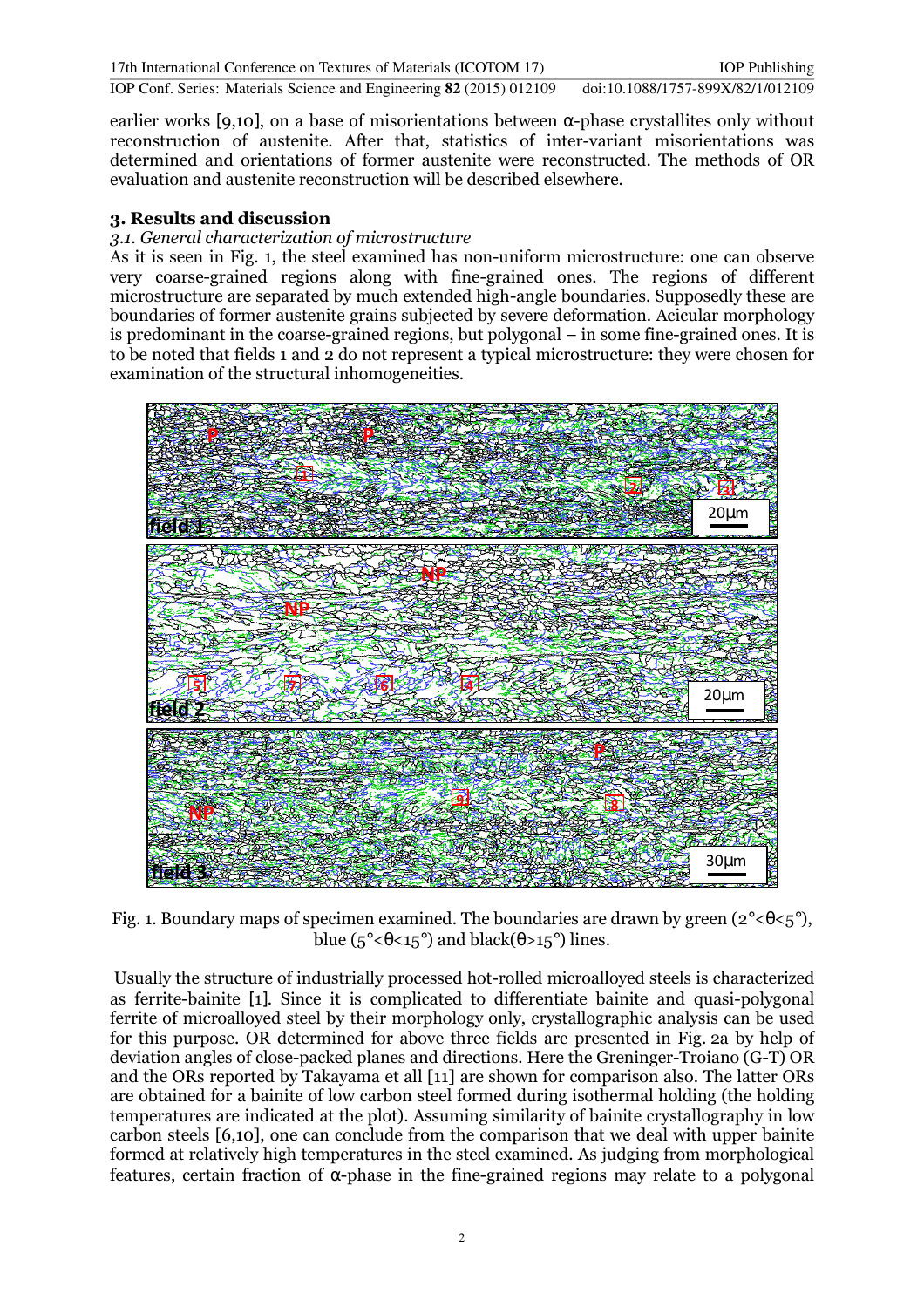IOP Conf. Series: Materials Science and Engineering **82** (2015) 012109 doi:10.1088/1757-899X/82/1/012109

ferrite, but this fraction seems to be small since the OR fulfills much less strictly for a ferrite than for a bainite [12]. Above conclusion is supported by the spectrum of inter-variant boundaries (Fig. 2b), where the low-angle boundaries, V1/V4, V1/V8 and V1/V11&V13 (nomenclature of variants corresponds to generally accepted one [11]), are predominant in accordance with the results obtained for bainite formed both isothermally [11] and by continuous cooling [13].



Fig. 2. Crystallographic characterization of specimens shown in Fig. 1: ORs presented by angles between planes  $\{111\}$ <sub>γ</sub> and  $\{110\}$ <sub>α</sub> as a function of angles between directions <110><sub>γ</sub> and  $\langle 111 \rangle_{\alpha}$  (black triangles) together with Greninger-Troiano OR and the ORs reported by Takayama et all  $\overline{111}(a)$ ; length fractions of inter-variant boundaries  $\overline{10}$ ).

Based on the orientation data obtained, local textures were calculated. It turned out that the local texture of field 3, which has quite typical microstructure, has the features inherent for the transformation texture developed from the plastically deformed austenite [16]. The texture of fields 1 and 2, where the coarse structure is predominant, has less usual character.



Fig.3. IPF for normal direction (ND) and rolling direction (RD) obtained from former austenite orientations determined in the regions with fine polygonal (circles), nonpolygonal (triangles) and coarse-grained structure (squares). Numbering corresponds to Fig. 1.

#### *3.2. Reconstruction of former austenite microtexture*

Orientations of former austenite were determined for the regions of three types: (1) the regions of fine-grained polygonal structure (marked by  $P$  in Fig. 1; corresponding poles are